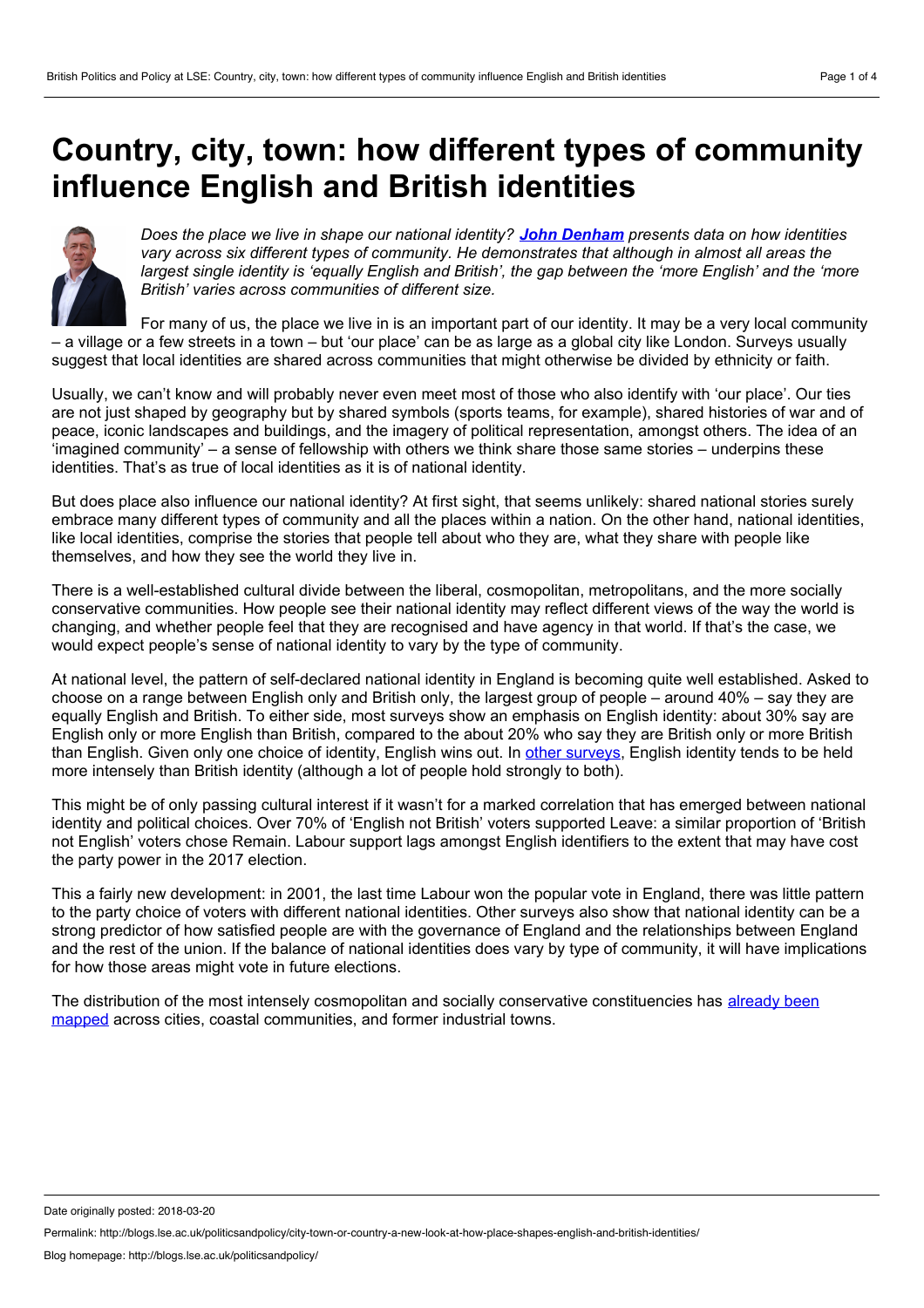

We have now explored the patterns of identity from a different angle. Using the postcodes of 6000 English residents who participated in a YouGov surve[y\[1\],](#page-3-0) we can see how identities vary across six types of community:[\[2\]](#page-3-1) core cities, large towns, medium-sized towns, small towns, 'communities', and 'others'. For simplicity we looked at 'more English' (English only plus 'more English than British'), and 'more British' ('British only' and 'more British than English').

<span id="page-1-0"></span>

| Type                       | <b>Definition</b>                              | <b>Number</b> |
|----------------------------|------------------------------------------------|---------------|
| Villages (less than 5,000) | Places with less than 5,000 residents          | 6.122         |
| Communities (5-10k)        | Places with between 5,000 and 10,000 residents | 578           |
| Small towns (10k-30k)      | Towns with between 10,000 and 30,000 residents | 559           |
| Medium towns $(30k - 75k)$ | Towns with between 30,000 and 75,000 residents | 243           |
| Large towns (over 75k)     | Towns with over 75,000 residents               | 102           |
| <b>Core Cities</b>         | Core cities as defined by Pike et al (2016)    | 12            |

In almost all areas, 'equally English and British' is the largest single identity or very close to it, in line with national surveys. But it is striking how the gap between the 'more English' and the 'more British' varies across communities of different size. The 'more English' lead is just 7% in the core cities, rising to 27% in villages. Indeed, the core cities stand out; even the large towns have 20% more emphasising their English over their British identity.

## <span id="page-1-1"></span>**English – British identity by type of settlement (%)**

Date originally posted: 2018-03-20

Permalink: http://blogs.lse.ac.uk/politicsandpolicy/city-town-or-country-a-new-look-at-how-place-shapes-english-and-british-identities/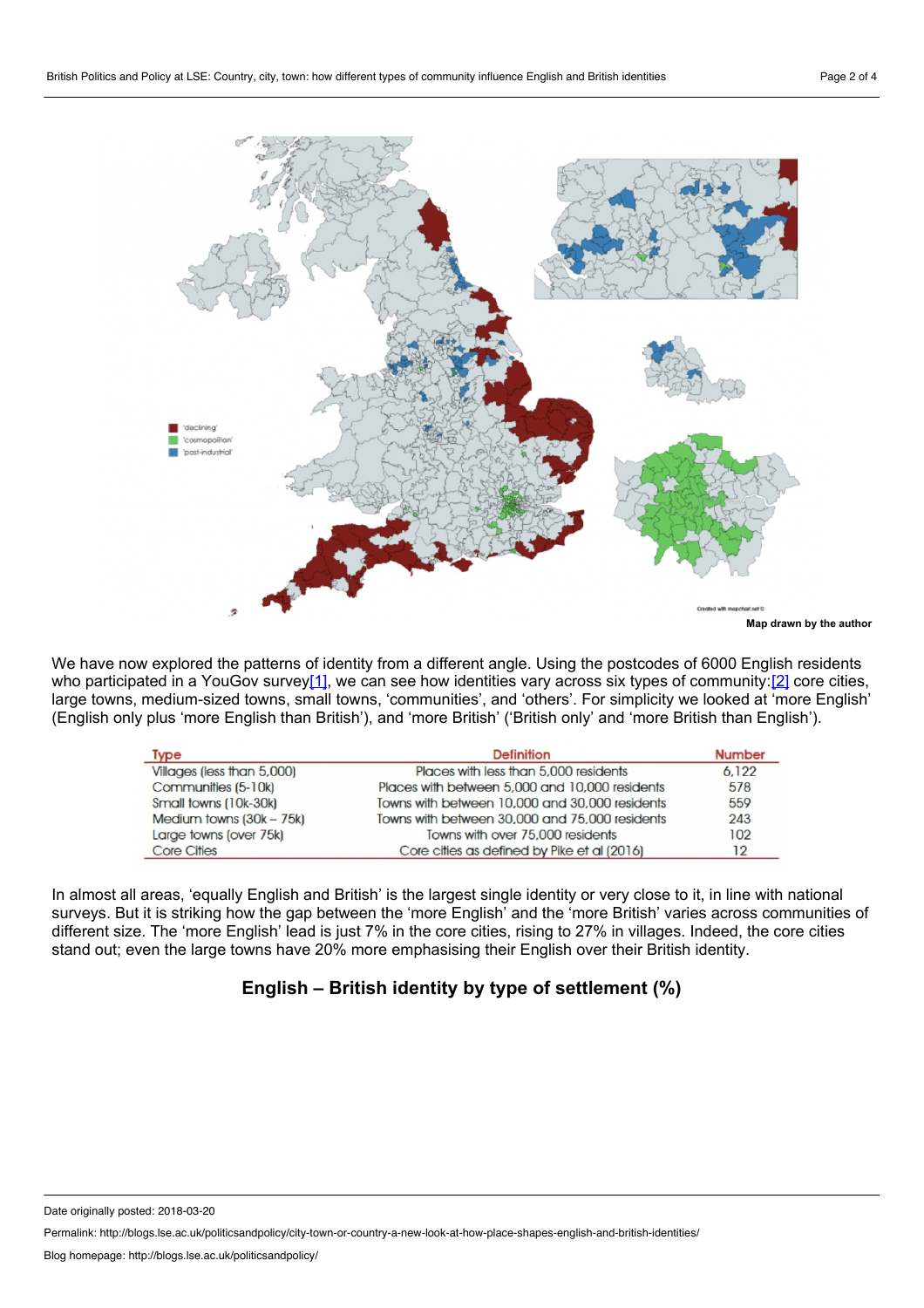

Many British identifiers will be surprised how few people in any areas identify as 'more British'; the highest is 24% in the core cities, falling to just 13% in villages.

In a separate analysis of the same survey (Denham and Webber, forthcoming in *Demos [Quarterly](https://quarterly.demos.co.uk/)*) London, which is often thought to be much more British than the restof England, is actually revealed as more polarised than other regions. A distinctive feature, shared by the core cities here, is that there are fewer 'equally English and British'. This should be a healthy corrective warning to those who assume that our diverse metropolitan areas are forging a strong common identity. This may be true around the city identity but is not necessarily reflected in national identities.



**English – British identity by region (%)**

The same survey provides the balance of identity by region. 'Equally English and British' is again the most common identity in all regions. In every region save London, 'more English' significantly outweighs 'more British'. However, there is a broad trend for the emphasis on English identity to be more marked in the south: the southern and Midlands regions have the larger gaps between 'more English' and 'more British', and the northern regions the lowest differences. These variations do not necessarily indicate that regional identities predominate – the English standard regions do not map well onto historic regions – but they do suggest that the perceptions of Englishness and Britishness are influenced to some extent by regional perspectives.

Date originally posted: 2018-03-20

Permalink: http://blogs.lse.ac.uk/politicsandpolicy/city-town-or-country-a-new-look-at-how-place-shapes-english-and-british-identities/